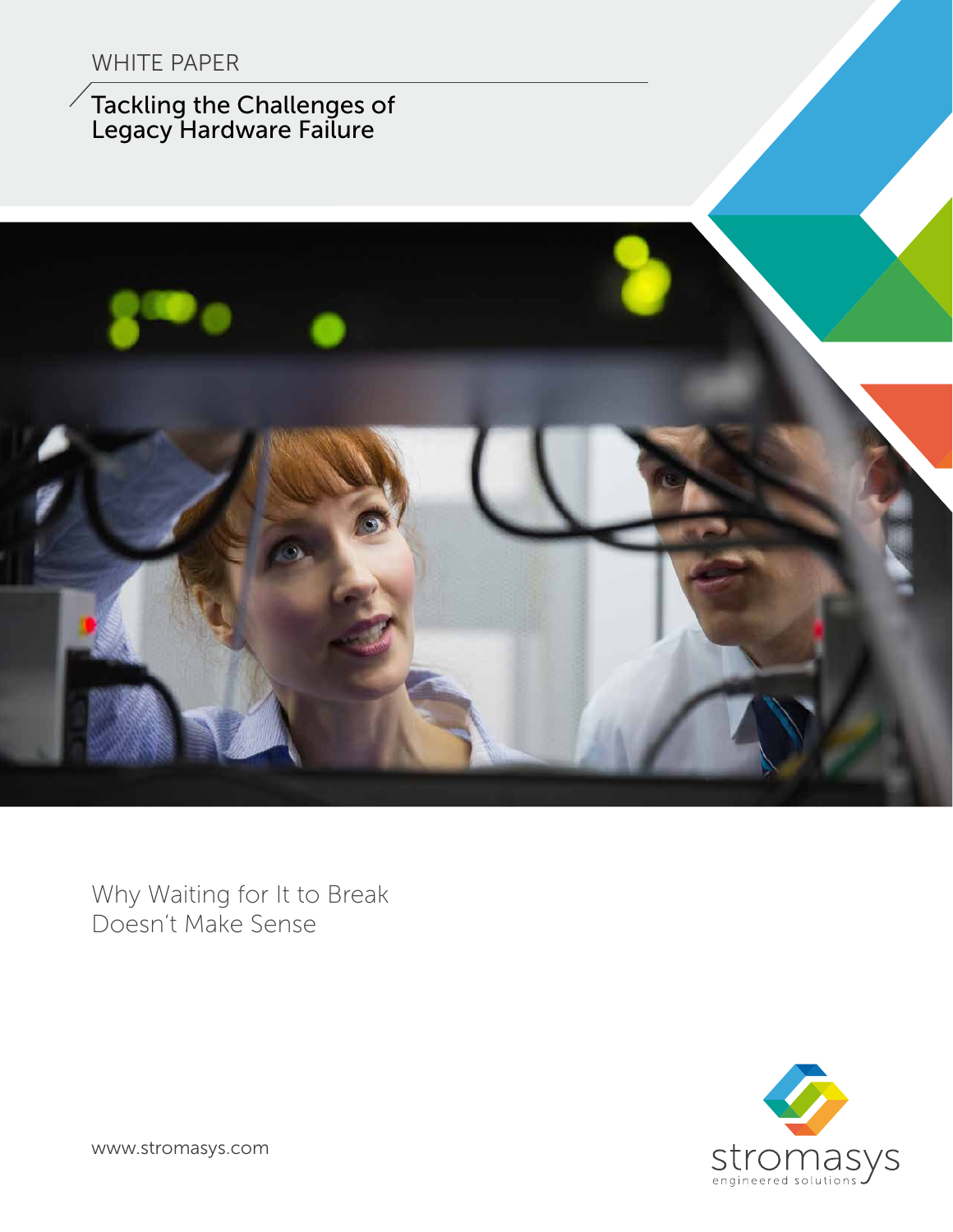When it comes to legacy systems, there are many variables: what hardware you're using, the legacy operating system running on top of it, and the application(s) running on top of that. You continue to maintain your legacy system for the reason that it is essential to your business. It is likely mission critical, and it enables your employees to accomplish organizational goals.

Yes, there are a lot of variables when it comes to legacy systems. All legacy systems have at least one thing in common, and it's a very important—perhaps the most important—factor: these legacy systems are aging.

As legacy systems grow older, they become less reliable. The lifetime of the hardware is limited, and the software and applications that run on top of it tend to have substantially longer lifetimes—often as much as three to five times the lifespan of the underlying hardware. You may already be encountering hardware failure or an increased need for hardware support. You may have searched for replacement parts or begun to investigate alternatives. And if you haven't yet had hardware difficulties, you are aware that it's only a matter of time.

For many companies, time is a major part of the problem. Knowing that it's only a matter of time means that there is still time, at least for now; companies de-escalate the project's importance in favor of projects that feel more urgent. We encounter many companies saying versions of the following: "This isn't a problem for us right now; we'll check in later." In so doing, they put it off while they can and push ahead elsewhere. The reality, though, is that when legacy hardware does fail, companies find themselves wishing they'd planned ahead. When legacy hardware breaks, there's no longer any time at all: getting the system up and running again is urgent, and it's crucial to the company's success.

So why do so many companies find themselves in this position? Why do businesses wait to adopt a plan for their legacy systems when there is revenue and even liability at stake? In this white paper, we address the most common reasons companies put off securing their legacy systems, and we cover why having a plan is the best way forward. We discuss the costs associated with waiting and how they regularly impact business. Finally, we share best practices for how your business can develop a customized plan to ensure that your legacy system becomes a source of business opportunity and improved ROI rather than a ticking time bomb.

The reality, though, is that when legacy hardware does fail, companies find themselves wishing they'd planned ahead. When legacy hardware breaks, there's no longer any time at all: getting the system up and running again is urgent, and it's crucial to the company's success.



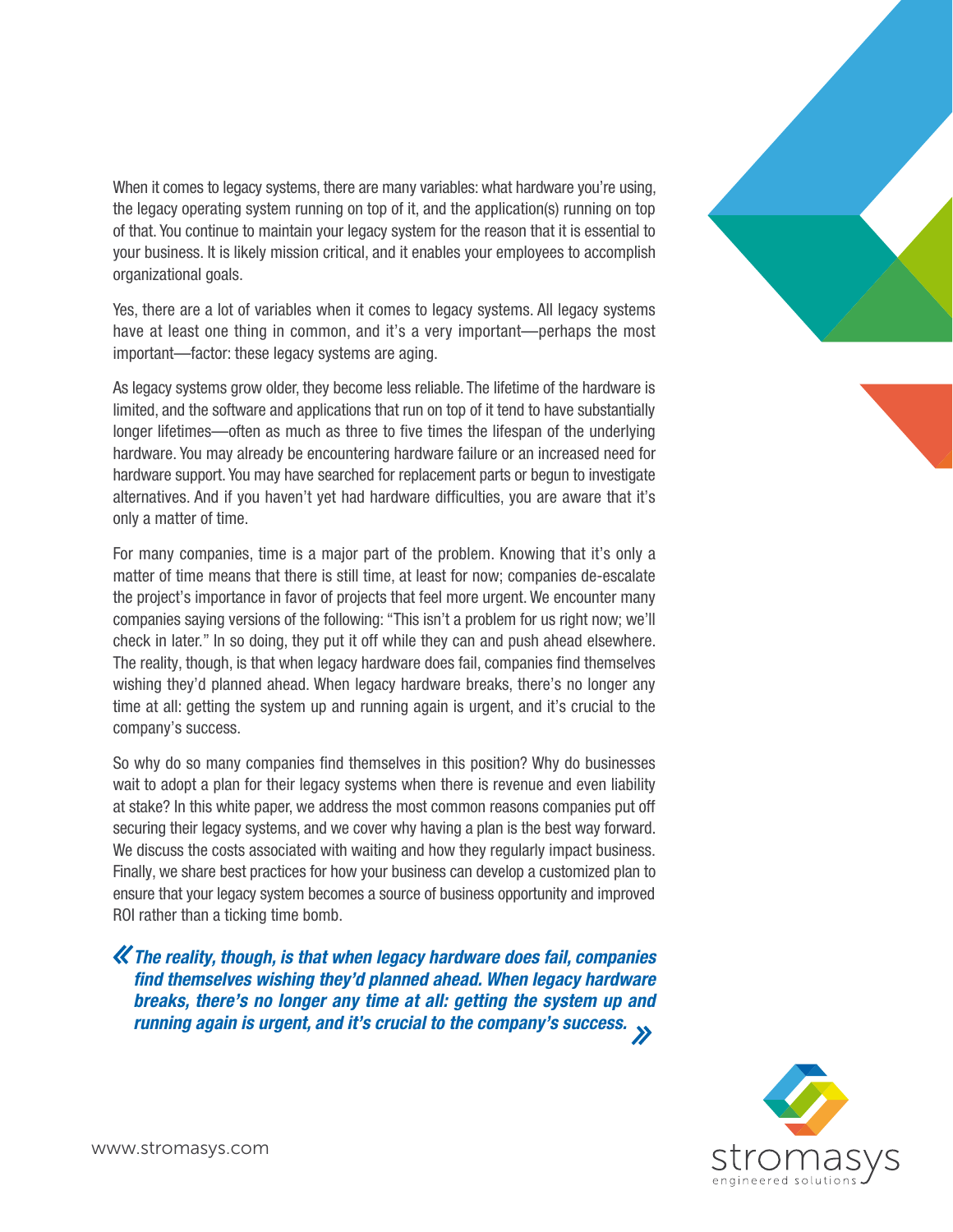# Why Companies Wait

Despite the risks associated with hardware failure, many companies put off taking next steps to secure the future of their legacy systems. Why?

#### Budget

Cost is typically the largest obstacle. Budgets are limited, and getting approval to further invest in legacy systems can be difficult. Often little or nothing is allocated for these backroom systems and, let's face it, it's not the most glamorous project to which a business can commit funds. In many cases the IT department has a track record of getting by with spare parts off eBay—small, incremental investments that have worked up to now—and it gives the impression of being easier on the purse strings than what a long term solution might cost.

#### **Priority**

Amid the challenges associated with keeping businesses up-to- date on the technology landscape, legacy system maintenance tends to fall on the backburner. It's not trendy, it's not new, and the jobs legacy systems do are often, while mission critical, taken for granted. And, of course, there's the "if it ain't broke, don't fix it" mentality at work. As long as the legacy system continues to run, other areas take priority.

**K** In many cases the IT department has a track record of getting by with spare parts off eBay—small, incremental investments that have worked up to now—and it gives the impression of being easier on the purse strings than what a long term solution might cost.

## Why You Can't Wait

Ultimately, waiting comes at a cost. In many cases, the cost of waiting is greater than the cost of investing in a long-term solution. Here's why you can't wait:

#### The system is critical

When it comes down to it, your business needs this system. It's critical for the success of your operations and organization. If the system fails, you're in trouble. Take healthcare, for example, where legacy systems are hard at work maintaining patient records. If a hospital were to lose those records in the event of hardware failure, the hospital would be in violation of HIPPA laws and risk major consequences, including liability. Utilities or financial service companies could be hit with heavy fines if a legacy system failure left them without access to records they're required to hold onto for a set number of years.



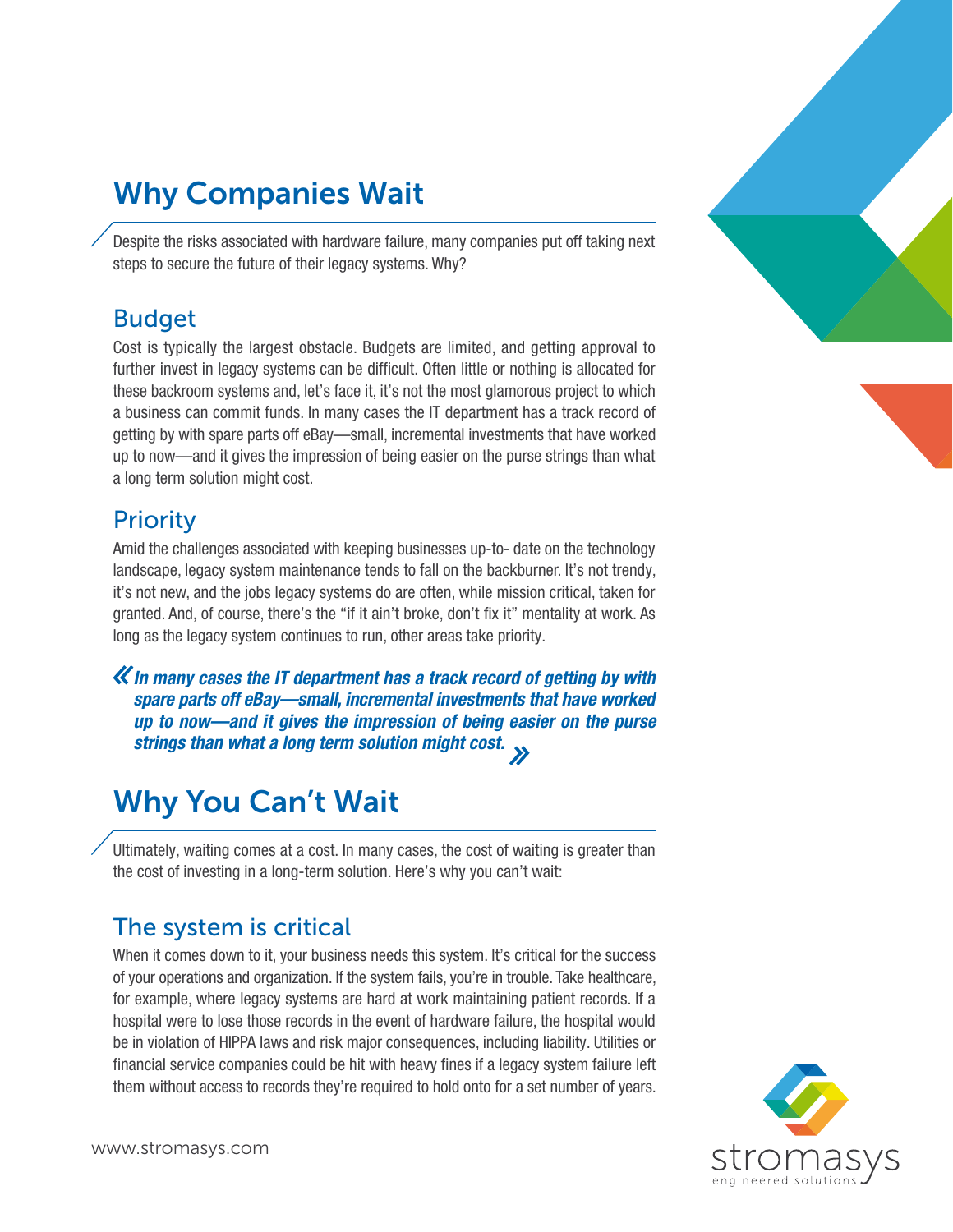

#### The costs add up

The cost of waiting comes with high premiums. Besides the risk of legal penalties or lawsuits if a company is found in violation of industry regulations, there's the cost of spare parts, not to mention the additional costs when, on occasion, those spare parts don't work as well as the originals. In some industries, including government and finance, 80-90% of IT budgets are dedicated to maintaining legacy hardware.<sup>1</sup> Beyond spare parts, there's the cost of support for legacy hardware, which is rising as the experts on these systems are leaving the workforce. And, finally, there is the actual cost of downtime when the legacy hardware fails. In manufacturing, for example, the cost of downtime could be a day or more's worth of production.

Take the example of Wheeler Manufacturing, a jewelry manufacturer in the United States. When their legacy hardware failed, they lost several days' production as they waited for support personnel to get to their plant in the rural Midwest. Depending on the size of the manufacturing plant or the type of work it's doing, a day's worth of downtime could mean losing hundreds of thousands of dollars. It was this experience of lost production time that led Wheeler Manufacturing to invest in Charon-AXP, our solution for Alpha servers. Thanks to Charon-AXP, Wheeler Manufacturing has security, and production will no longer be affected by legacy hardware failure.

In some industries, including government and finance, 80-90% of IT budgets are dedicated to maintaining legacy hardware.

# The Cost of Waiting

The cost of waiting to virtualize your legacy hardware is high—and it comes with a number of components and variables, depending on your business and how the legacy systems are being used. This section highlights the key costs of waiting.

### Downtime

So what does downtime cost? Obviously, it varies from business to business, but here are some numbers. One estimate from Gartner held that organizations can expect to face 87 hours of system downtime per year. They estimated the hourly cost of this downtime to be \$42,000, which means total losses in excess of \$3.6 million annually for these large corporations.<sup>2</sup> Consider the fact that other sources cite higher average hourly costs of downtime, as high as \$84,000 to \$108,000 per hour.3 One USA Today survey asked 200 data center managers about downtime, and 80 percent reported an hourly cost exceeding \$50,000. 25 percent reported that their hourly cost exceeded \$500,000.4

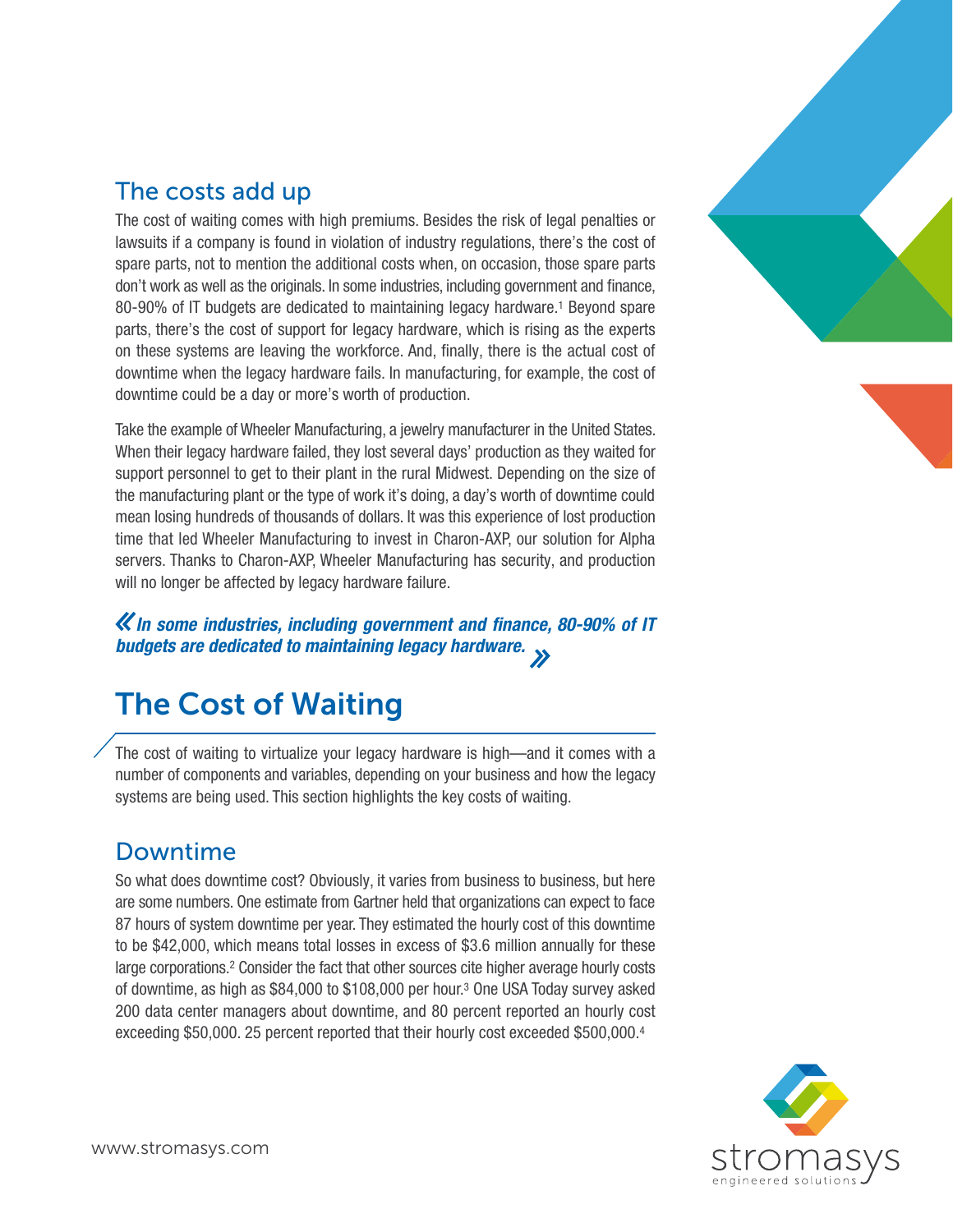A report from Forrester suggests that hardware failure accounts for 31 percent of unplanned downtime,5 and Dunn and Bradstreet holds that 59 percent of Fortune 500 companies have, at minimum, 1.6 hours of downtime per week. One report went a step further to calculate the impact of downtime on labor costs alone, assuming that if every employee were affected by the downtime, it could cost the business more than \$800,000 per week in labor alone-- totaling more than \$46 million each year.<sup>6</sup>

While the numbers may be smaller for many companies not on the Fortune 500 list, are the consequences comparable? What amount of downtime can your organization tolerate? It's an important question to ask, especially when such downtime is preventable.

One estimate from Gartner held that organizations can expect to face 87 hours of system downtime per year. They estimated the hourly cost of this downtime to be \$42,000, which means total losses in excess of \$3.6 million annually for these large corporations.  $\rightarrow$ 

#### **Migration**

But as astronomical as downtime costs may be, there are other costs incurred by waiting. Migrating to an entirely new platform can, of course, be very expensive. There is the cost of creating a new application; retraining employees; migrating, converting, and translating data from the legacy platform to the new one; and the possible costs incurred if data is lost during the migration process. All of these will vary from industry to industry and, within a vertical, from company to company.

According to a survey conducted by Softek exposing the hidden costs associated with data migration, 83 percent of migrations experience problems—with unexpected downtime being the leading issue. The other issues include technical compatibility issues, data corruption, application performance issues and data loss.7 Furthermore, research carried out in 2011 by Bloor Research showed that migration projects regularly exceed time and budget constraints. The average budget for a data migration project is \$875,000, but only 62 percent of such projects were brought in «on time and on budget.»<sup>8</sup>

#### Maintenance

Finally, there are the costs of waiting associated with maintenance. Even if your system is working properly and even if you're not considering migration, what does the legacy system cost your organization annually? As legacy hardware ages and attains End of Life status, support is becoming less readily available. Many legacy hardware experts are retiring from the workforce or moving into newer technological spaces. And as the number of available support technicians decreases, the cost to maintain these legacy platforms is rising. How much are you willing to pay to support your system? More than



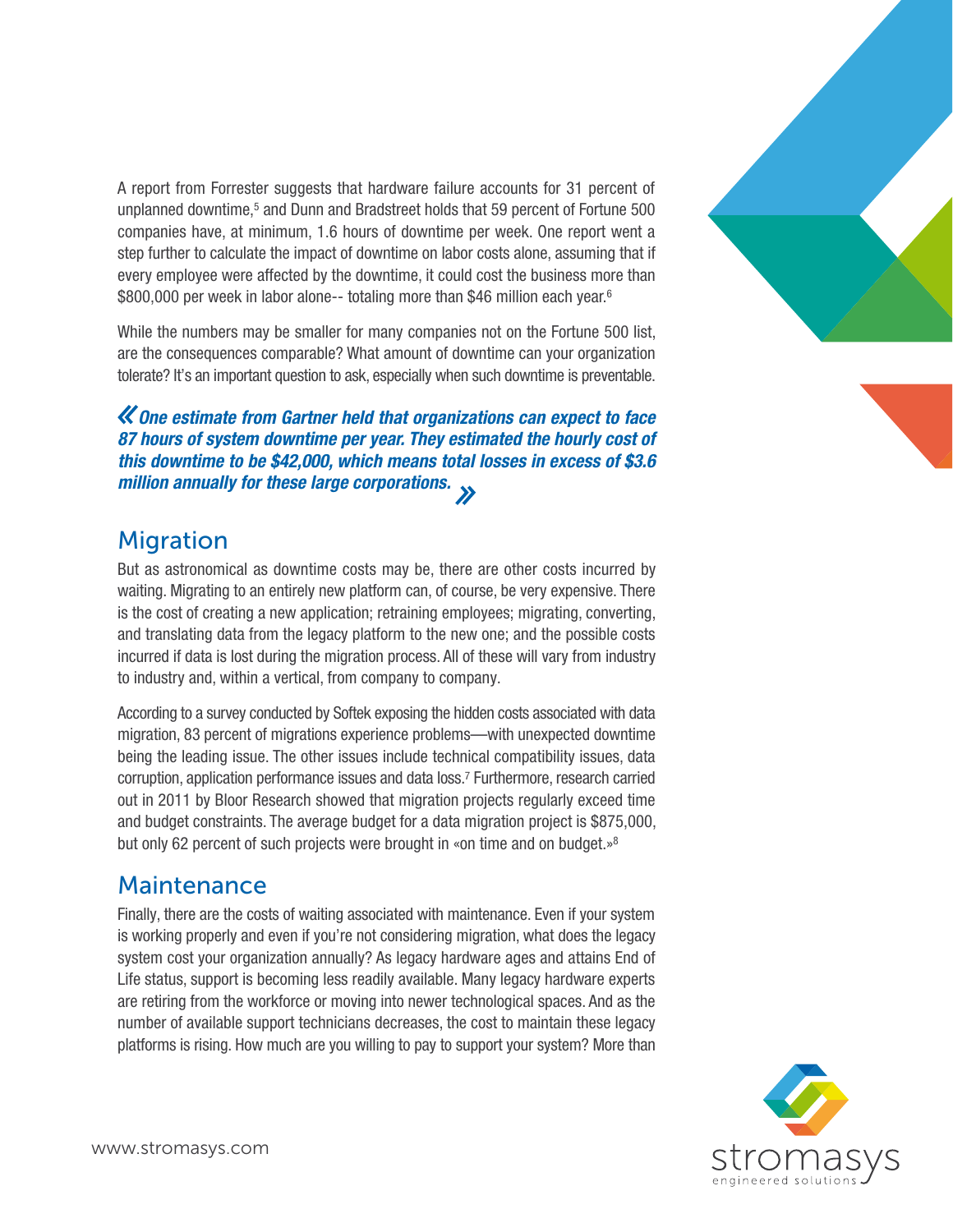that, what if you could pay significantly less and know that your applications would run more reliably than before?

Many companies are paying upwards of \$50,000 annually for support on a single legacy system. What if you could reduce that by 50 percent in a single year, and by 95 percent annually thereafter? If you're running multiple legacy systems, imagine the budget that would free up for other initiatives in your department. With legacy hardware virtualization, this is possible. The numbers cited above come from a recent implementation of Charon-AXP for a customer in the higher education space.

### Making a Plan

If you have a legacy system, the hardware is aging and in danger of failure. Replacement parts are harder to come by, and in-house knowledge is disappearing as legacy hardware experts enter retirement. With that in mind, it's essential to prepare a strategy for your system. To create a plan, businesses first assess their options:

#### Option A: Maintain the aging hardware

This generally means looking to eBay or other used part resellers, as mentioned above. It means staying ahead of breakdowns and being ready when a failure happens, ordering a spare part as quickly as possible and being comfortable with the potential downtime that entails. This option is typically most acceptable for business with a low cost of downtime or who only use their system in an archival capacity.

#### Option B: Migrate the software

While often effective, this is costly and time-consuming. Migrations take months, if not years, and can require partial or full rewrites of the application. Further, there's employee retraining involved to get everyone up to speed on the new system. Migration can also be risky: the migration of data is accompanied by the reality that some information could be lost in the process. The time, costs, and risks involved can make this option prohibitive. Beyond those factors, migration loses sight of the fact that while the hardware may be failing, the applications themselves are still running strong. This option often necessitates "throwing the baby out with the bathwater" and giving up a great application in the process.

Without knowledge of hardware emulation, this is where planning ahead stops. Most companies consider one of these two options, or some combination of the two: maintain the system as long as they can before migrating. Organizations choosing between Option A and Option B often find themselves between a rock and a hard place.

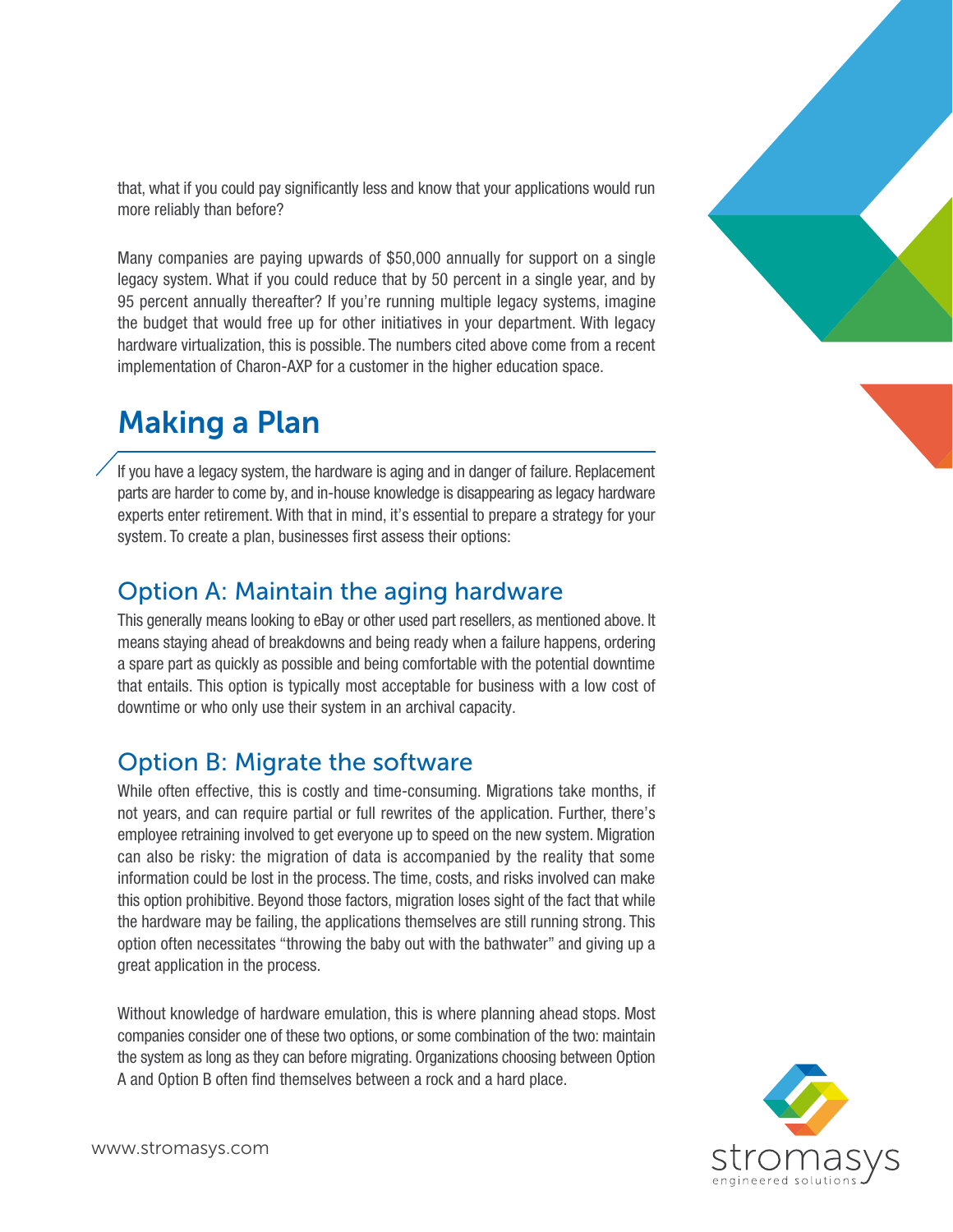

#### Option C: Hardware emulation

With Charon legacy server emulation, there is an easier, more cost-effective, and better way. Charon virtualizes the legacy hardware, allowing legacy applications to run, unmodified, on industry standard servers. The headaches of Option A are eliminated: there is no need to look for spare parts for the legacy hardware, because Charon runs on modern Industry Standard hardware. And unlike Option B, Charon is low cost, low risk, and has a relatively short implementation process (a matter of days, often under a week)—and it means that businesses can keep their still reliable applications intact. Charon does not have to be an either/or decision. While many of our customers choose Charon as their long-term solution, others use Charon to give them more time as they consider other projects down the line. Businesses know they need to protect their software investments, and Charon releases them from the pressure of a ticking clock or a quick decision. In such cases, implementing Charon removes the stress associated with legacy hardware and can be a way to safeguard business interests for the future.

So what does the plan look like once an organization decides to implement Charon?

The first thing to do is talk to Stromasys. Our team of technical experts has a wealth of experience working with legacy hardware, applications, and operating systems. A Stromasys specialist with expert knowledge of your hardware and legacy OS will work with you to understand your goals and performance acceptance criteria and take an inventory of your system. From there, the specialist will analyze your environment to determine the product and host system that will be the best fit. You are involved all throughout this process, making sure our recommendations meet your business needs.

The next step is installation. We install Charon on your industry standard server or in the public cloud of your choice and then restore a full backup of your legacy system. In most cases, this is an opportunity to test fully your applications in the Charon environment. If there are any behavior differences, it is at this stage that they are analyzed and eliminated. When functional and performance testing completes successfully, we move on to the final step of the process: data migration. This is, of course, distinctly different from a software migration in that your applications are not modified in the process—because Charon allows your unchanged applications to run on the new platform just as it did on the original hardware.

#### What if you could pay significantly less and know that your applications would run more reliably than before?

Your system remains supported. Immediately upon installation, the Stromasys Support team is available for diagnosis, troubleshooting, and general maintenance. Support plans are available for business hours or 24/7 support.